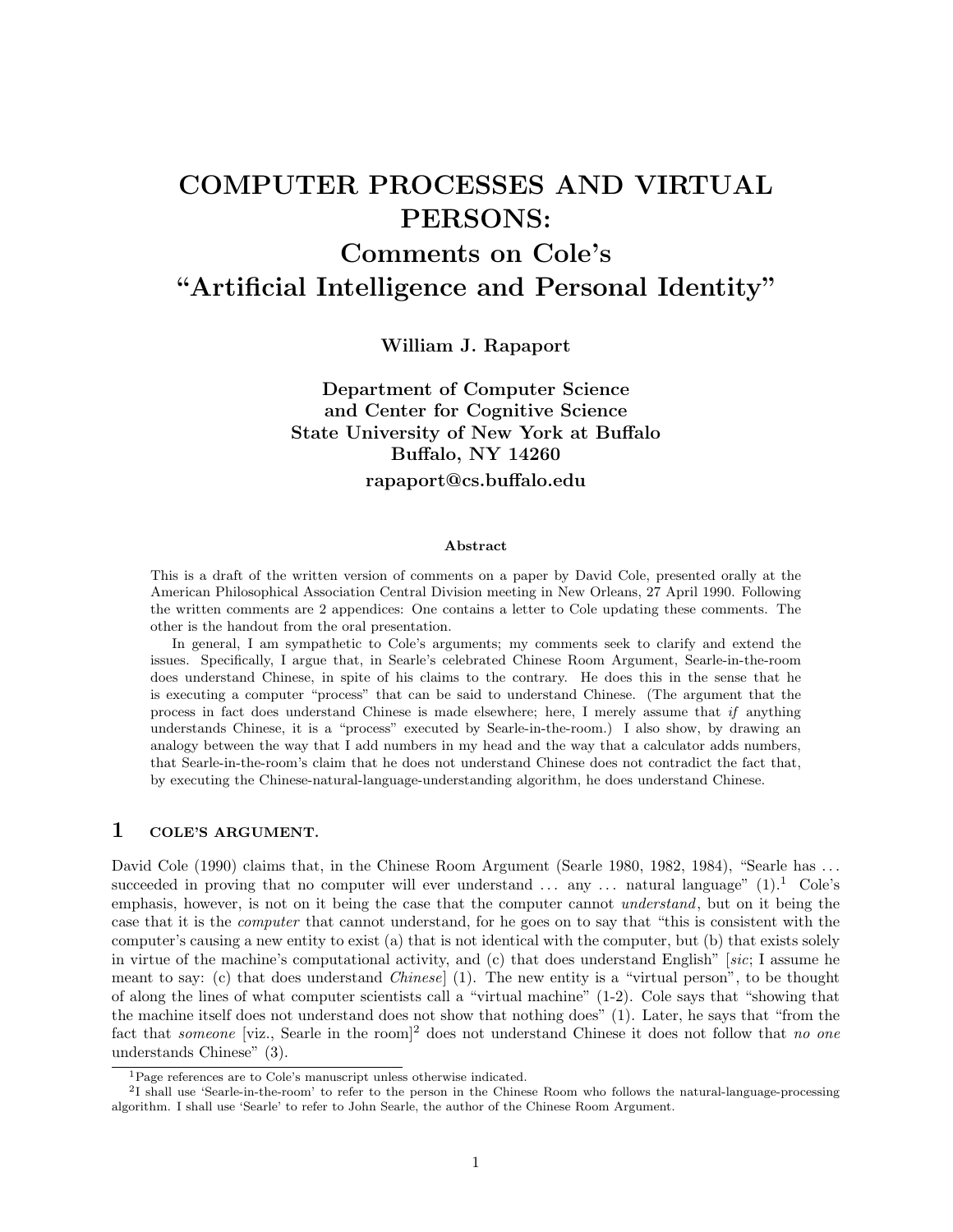Throughout, Cole assumes that there *is* understanding of Chinese (or, of natural language) going on in the Chinese Room. I have argued elsewhere that indeed something does understand Chinese (Rapaport 1985, 1986ab, 1988ab). My arguments for this center around two claims: (1) The program being executed *implements* the abstract data type of a Chinese-understander. (2) Understanding *can* be purely syntactic. But I shall not repeat those arguments here.

My comments will focus on Cole's claims (1) that it is not Searle-in-the-room or the computer that understands natural language and (2) that what understands natural language is a "virtual person", where a virtual person, according to Cole, is what computer scientists call a "virtual machine". In particular, I shall argue (a) that what understands natural language is, not a virtual machine, but what computer scientists call a "process", and (b) that, nevertheless, there is a sense in which Searle-in-the-room does understand Chinese, in spite of his (Searle-in-the-room's) claim to the contrary. That is, *if the virtual person understands natural language, so does the computer and so does Searle-in-the-room!*

## 2 THE KORNESE ROOM.

Cole's first argument for the claim that it is not Searle-in-the-room who understands Chinese concerns the "Kornese" Room (3-5): Imagine a very large AI/natural-language-processing program, as described in Searle's original Chinese Room Argument, for "understanding" Chinese (more precisely, for modeling a cognitive agent, with a distinctive personality, who understands Chinese) *as well as* for "understanding" Korean. (In order to be a bit more definite, we might imagine two generalized augmented-transition-network (ATN) parser-generators that interface with a knowledge-representation and reasoning system (cf. Shapiro 1982, Rapaport 1988b) such that if the input is determined to be in Chinese, a Chinese sub-ATN is jumped to from the starting node of the ATN, and if the input is determined to be in Korean, a Korean sub-ATN is jumped to.) Suppose that Searle-in-the-room executes this program. Suppose that there is no information flow between the two fragments of the program (so neither "knows" about the other; for instance, except for a common starting node, the two branches of the ATN would be entirely separate, and we would need the two knowledge bases constructed during the course of the conversation also to be kept separate). Finally, "suppose that the behavioral evidence is as clear as can be . . . that there are two *distinct* individuals in the room" (5). Let  $P_c$  be the Chinese-"understanding" individual; let  $P_k$  be the Korean-"understanding" individual.

Now, I have no quarrel with the plausibility of this extension of Searle's Chinese Room. Indeed, the SNePS/CASSIE research projects of the SNePS Research Group and the Center for Cognitive Science at SUNY Buffalo consist in the design of just such cognitive agents as are in the Chinese Room. Designing such *dual* cognitive agents (as are in the Kornese Room) seems to me an interesting research project.

Cole needs to show that  $P_c$  is not Searle-in-the-room; i.e., he needs to show that it is possible that Searle-in-the-room can fail to understand Chinese while something other than Searle-in-the-room does understand Chinese. His argument (5-6) is as follows (letting '*S*' stand for Searle-in-the-room):

| 1. $P_c \neq P_k$                                                                          | : assumed in the description of the Kornese Room $(4-5)$ |  |
|--------------------------------------------------------------------------------------------|----------------------------------------------------------|--|
| 2. $P_c = S$ iff $P_k = S$                                                                 | $:$ assumed in the description of the Kornese Room $(5)$ |  |
| 3. $(P_c = S \& P_k = S) \lor (P_c \neq S \& P_k \neq S)$ : from 2, by propositional logic |                                                          |  |
| 4. $\neg (P_c = S \& P_k = S)$                                                             | : else $P_c = P_k$ (by transitivity of '='), contra 1    |  |
| 5. $P_c \neq S \& P_k \neq S$                                                              | $:$ from 2, 3, by propositional logic                    |  |
| 6. $P_c \neq S$                                                                            | : from 5, by propositional logic                         |  |

This argument is valid. But, I claim, it is unsound. Or perhaps I should say that it is not expressed properly. For '=' is the wrong relation between  $P_c$  and  $S$  (or  $P_k$  and  $S$ ). The relation *is*, as Cole argues, that between a virtual machine (roughly, *Pc*) and a machine (namely, *S*) that implements it. But implementation is not identity. (In fact, I believe that implementation is a *semantic* relation, but that, too, is a story for another day.) And, I shall claim, *S* can implement *both*  $P_c$  and  $P_k$  without it being the case that  $P_c = P_k$ .

Cole's second argument for the claim that it is not Searle-in-the-room who understands Chinese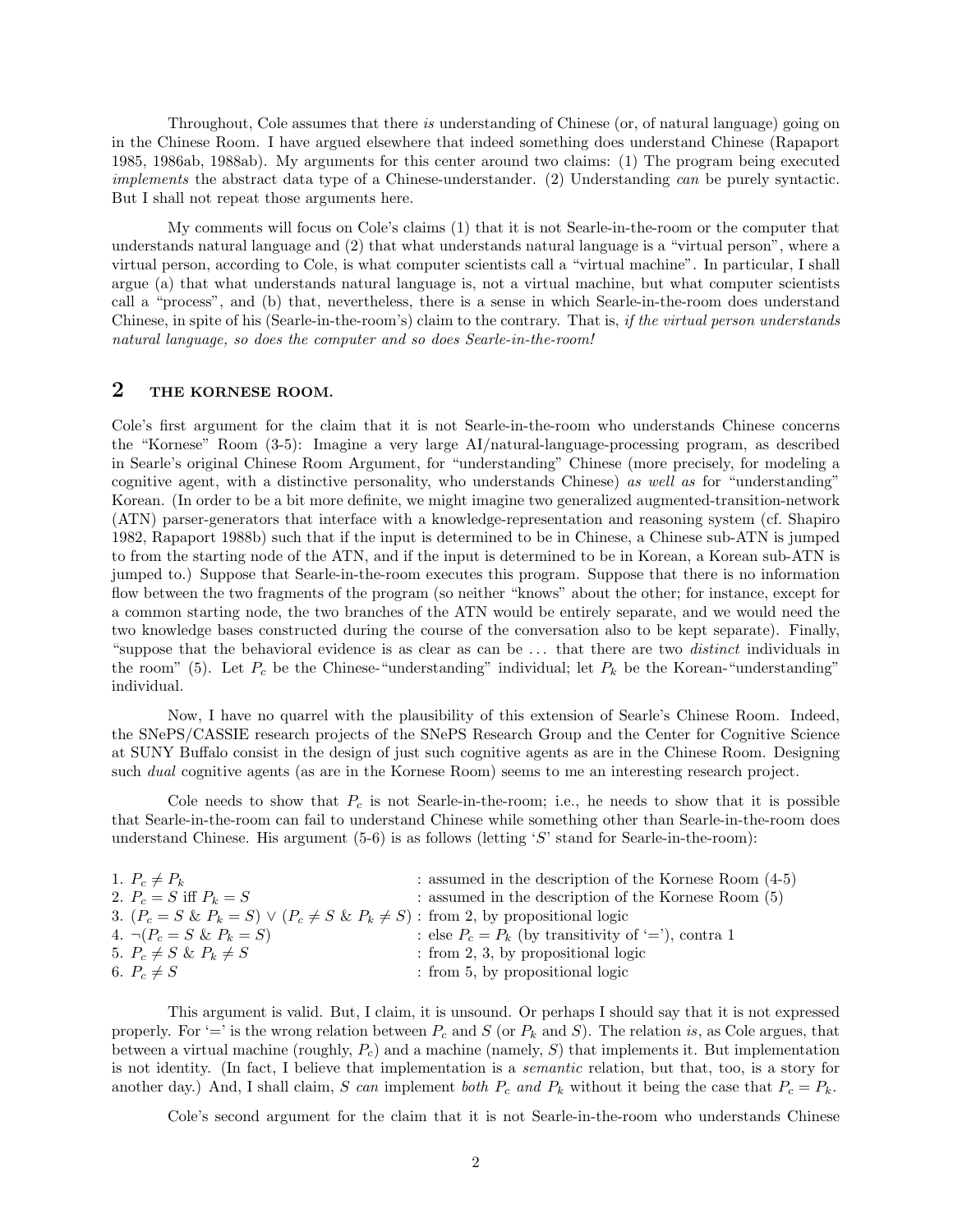is that "the *same* mind [i.e., the same *Pc*] could have been realized by the activity of someone other than Searle—Searle could even lose his job in the Room and be replaced by another—while the Chinese conversation continues" (9). I certainly agree with Cole's premise. But what I think follows from it is not that  $S \neq P_c$  or that Searle-in-the-room fails to understand Chinese, but—again—that '=' is not the relationship between *S* and  $P_c$ . The relationship is one of implementation: *S implements*  $P_c$ , and, of course, implementation is precisely such that some  $S' \neq S$  can *also* implement  $P_c$ .

Cole also argues that it is not the *computer* that understands either Chinese or Korean: "it would be a mistake to attribute  $\dots$  [understanding Chinese] to the computer itself" (6): If one asks the Kornese Room in Korean whether it understands Chinese, it will reply that it doesn't; and, presumably (though Cole does not say so), if one asks it in Chinese whether it understands Chinese, it will reply that it does. But does it follow that the *computer* does not understand Chinese? I think not: I see nothing incompatible with the computer understanding Chinese but not *understanding that it understands Chinese*.

To see how this might be the case, consider a student in an introductory computer-science course who is given a complicated Turing-machine algorithm that, unknown to her, computes the greatest common divisor (GCD) of two integers. Suppose that the student, as an exercise in using Turing machines, is given pairs of integers and asked to follow the algorithm. Suppose further (though, no doubt, this is bad pedagogy!) that she is not told that what she is doing is computing the GCD of the inputs and that she (alas!) does not even know what a GCD is. Surely, she *is* computing GCDs, though she does not understand that she is doing so. (Or consider the *Korean* Room (introduced in Rapaport 1988b, not to be confused with the *Kornese* Room), in which a benighted Korean scholar waxes eloquently about plays that are in fact Korean translations of Shakespeare, not knowing that they are translations—he understands Shakespeare, but does not understand that he understands Shakespeare. Or consider the calculator example, discussed in Section 6, below.)

Cole says that in the Kornese Room, "no *single* entity understands both Chinese and Korean; there are two subjects, virtual persons: one who understands Chinese and one who understands Korean. These two virtual subjects are realized by a single substratum, the computer" (6). However, by my arguments, the computer understands both languages, but it does not "know" that it understands both. (Actually, it's not quite right to say that it is the computer that understands both; see below.) Now, *if* the computer could share information between its two modes of operation, it should eventually come to realize that it understands both. For instance, if the two knowledge bases shared information such as visual information, then it's highly likely that the system would infer what was happening. Or, for instance, suppose that our student who is using a Turing machine to compute GCDs learns in her math class what GCDs are and is given a *different* algorithm in that class for computing them. Eventually, she should be able to realize that the Turing-machine algorithm is also a GCD algorithm. Of course, in the Kornese Room, if there is no possibility of shared information, then we have a "schizophrenic" mind; for all practical purposes, there would be two minds. (Or, rather, there would be *at most* two minds, for Cole's argument does not deal with whether *anything* is understanding Chinese or Korean. For that, of course, we need other arguments, such as the two I adverted to above.)

So, assume that there is understanding of Chinese going on in the Chinese Room. If it is not Searlein-the-room who understands it, then there must be something else that does. Call it a "virtual person". Similarly, in the Kornese Room, "there are two subjects, virtual persons: one who understands Chinese and one who understands Korean" (6). What is a virtual person? It is "a mind *realized* by" Searle-in-the-room (9). Cole appears to claim that this virtual person is the *virtual machine* defined by the natural-languageunderstanding program that Searle-in-the-room executes. What, then, is a virtual machine?

### 3 PROCESSES AND VIRTUAL MACHINES.

According to Andrew S. Tanenbaum's standard text (1976), "Each machine [i.e., each computer] has some machine language ... . In effect, a machine defines a [computer programming] language. Similarly, a language defines a machine—namely, the machine that can execute all programs written in that language" (Tanenbaum 1976: 3-4). There can be a sequence of virtual machines, each implemented in the next. So,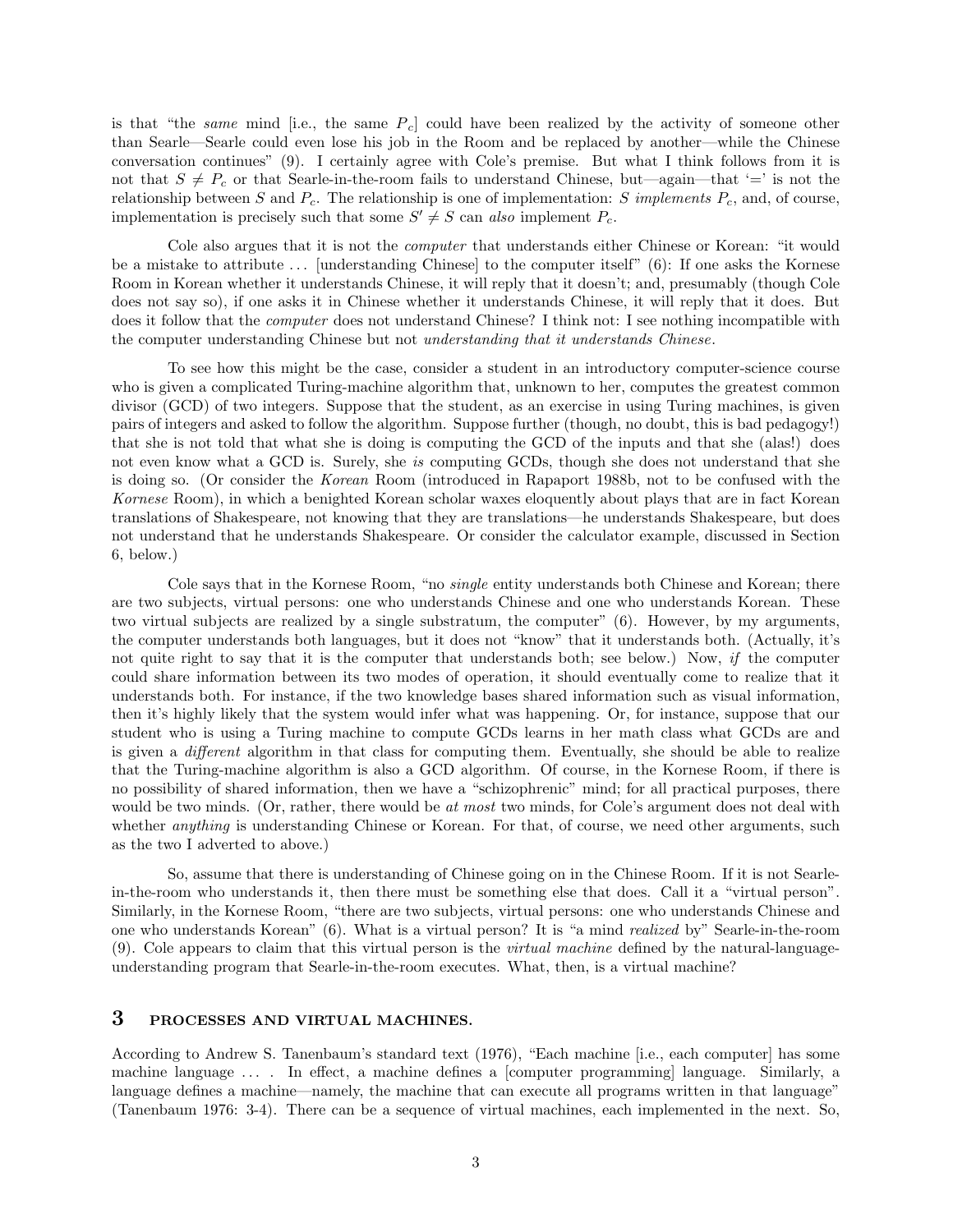a virtual machine is an abstract machine, defined by a language and implemented in either another virtual machine or (ultimately) an actual (physical) machine. A program, *P*, written in language *L* can be executed by an *L*-machine,  $M_L$ . If  $M_L$  is a virtual machine, then *P* is "executed" by  $M_L$  only in an abstract sense; ultimately, *P* is executed by some physical machine.

At this point, we need another technical notion: "A *process* . . . is . . . a program in execution. It is an active entity, capable of causing events to happen. . . . A process is in contrast to a program, which is a passive entity" (Tanenbaum 1976: 12). A process is to a program as a live animal is to "a dead animal, or model of an animal" (Tanenbaum 1976: 12). As I have argued elsewhere (and I believe that Cole would agree (1-2)),<sup>3</sup> if anything *understands* Chinese, it is not a Chinese-understanding *program*, but a *process*—the Chinese-understanding program being executed (Rapaport 1988b).

Before pursuing this further, let's return briefly to the Kornese Room. There we have one program but, apparently, two virtual persons. Let us agree (at least for the sake of the argument) that the program/computer doesn't understand *both* languages. The notion of a process can clarify this. First, arguably there are *two* programs, not one, even if there is only one piece of code. Since there is no information flow, the two fragments of "the" program could be teased apart. Second, even if there really is only one program, there are two separate *processes*: A process consists of a (static) program (a piece of text) and a (dynamic) "state vector" (containing information about which instruction of the program is to be executed next, the current values of the variables, etc.; cf. Tanenbaum 1976: 12). The state vector can be teased apart into two separate ones *because of the lack of information flow*. So, it's *not* "the program" or "the computer" that understands natural language (if anything does) or that computes GCDs. Rather, it's a *process* that understands natural language (if anything does) or that computes GCDs. Similarly, it's not the human brain that understands natural language (or that computes GCDs); rather, it's a process (implemented) in the brain that does so.

So we have the following situation: A given computer, *M*1, can really only execute instructions in its machine language, *ML*. We can write a program, *PL*, in a "higher-level" (or, at least, easier) language, *L*, which is translated into  $ML$ ; the translation is then executed on  $M_1$ . (This can be done either by "compiling" the *L*-program, *PL*, into an *ML*-program, *PML*, which is then executed on *M*1, or by "interpreting" each instruction of *PL*, step by step, into (usually several) input-output–equivalent instructions in *ML* and executing them before interpreting the next *PL*-instruction.) Alternatively, we could have a physical computer *M*<sup>2</sup> whose machine language *is L*, and we could execute *P<sup>L</sup>* directly on *M*2.

A third alternative is to "imagine the existence of a hypothetical computer or *virtual machine* whose machine language is" *L* (Tanenbaum 1976: 2). This is a level of abstraction: Rather than thinking of writing *L*-programs that are translated into *ML* and run on *M*1, we can think more abstractly of writing *L*-programs to be run directly on A hypothetical *M*2. This sequence of abstractions can be continued: To take an example from our own research, the computational cognitive agent (or virtual person, if you will) that we call 'CASSIE' (cf. Shapiro & Rapaport 1987 and forthcoming; Rapaport 1988b and forthcoming) is essentially a program written in the SNePS knowledge-representation and reasoning system; SNePS is written in Lisp; the Lisp program is either executed directly on a physical TI Explorer Lisp machine or else is translated into a C program; the C program is translated into machine language for an Encore Multimax (another physical computer). So, CASSIE is a virtual machine with respect to SNePS, which is a virtual machine with respect to Lisp, which is either a virtual machine with respect to the physical Explorer or is a virtual machine with respect to C, which is a virtual machine with respect to Multimax machine language, which is a virtual machine with respect to the physical Multimax.

The *process* corresponding to an *L*-program *P<sup>L</sup>* (such as the SNePS-program CASSIE) that is being executed "exists" abstractly in the *L*-machine (the virtual SNePS machine), but it exists actually in the bottom-level physical machine (either an Explorer or a Multimax).

So, if anything understands natural language, it's the CASSIE *process*. Is it also the *SNePS* process? (And, ultimately, the *Multimax* process?) Can we say that *CASSIE* understands natural language (if she does) but that *SNePS* does not? (Or that CASSIE does, but that the Multimax does not?)

<sup>3</sup>For even clearer indications of agreement, cf. the revised version (dated 6-6-89) of Cole's paper, pp. 11, 17.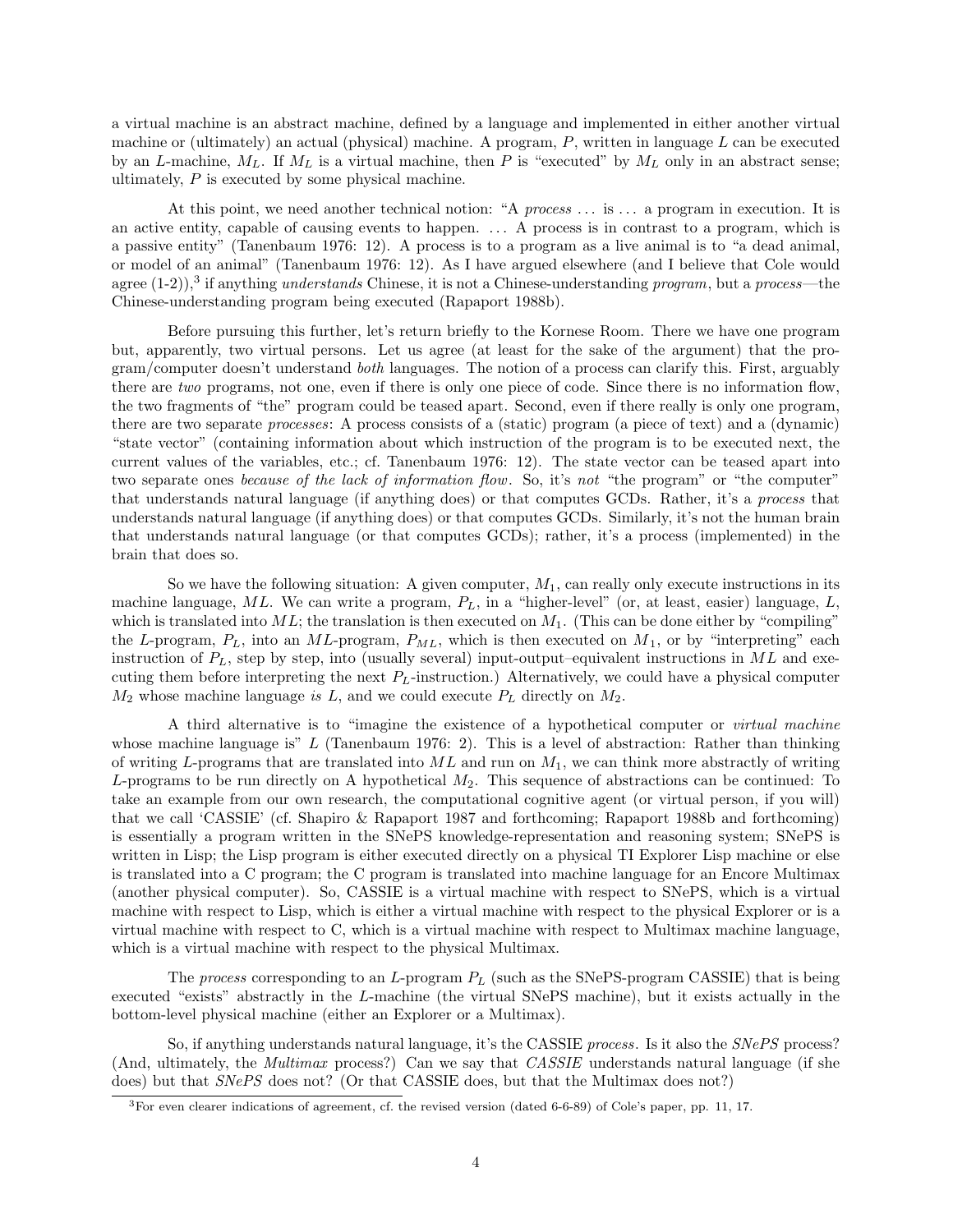### 4 WHO UNDERSTANDS?

As Yorick Wilks (1984: 109-110) has pointed out, the software/hardware distinction is a matter of *convention*, because any software can be hardwired. That is, any virtual machine can be built as a physical machine (subject only, perhaps, to engineering ingenuity). That is, the virtual-machine/physical-machine distinction is a matter of *convention*. But this means that the notion of a virtual person as a solution to the puzzle of the Chinese Room gets us nowhere as an explanation of *who* (if anything) understands Chinese. (It will, however, help explain how Searle-in-the-room can both understand and not understand Chinese! But more on this below.) Why does the notion of a virtual person not help? For one thing, even though it is a process, not a machine, that does the understanding—that is, even though Cole's notion of a virtual person is more properly to be identified with a *process*, not with a virtual machine—nevertheless, the virtual machine that executes the program, resulting in the process, is the *embodiment or locus* of the understanding.

(Elsewhere, I have characterized a process as like being an actor (read "machine") playing (read "executing") a role in a play (read "program") (Rapaport 1987, 1988a). Of course, this raises the objection that an actor who, playing the role of Hamlet, "kills Polonius" does not actually *kill Polonius* or *kill the actor who is playing Polonius*. But the actor playing Hamlet *does* "talk to Polonius" and *is* actually talking to the actor who is playing Polonius. Similarly, if the actor playing Hamlet "kisses Ophelia", then he actually *kisses* Ophelia; i.e., he actually kisses the actor who is playing Ophelia. As with many other cases, sometimes a simulation of X *is* an X (cf. Rapaport 1988ab; Shapiro & Rapaport, forthcoming.))

Another answer to the question of why the notion of a virtual person doesn't help is that, as I hope to make clear shortly, *all* levels are executing the "same" process: That is, given a program *P* in language *L*, which is implemented in language  $L'$ , which is implemented in  $\dots$  which is implemented in machine language *ML*, which is implemented in machine *M*, *all* of them (working simultaneously) are doing what program *P* does. But there *is* a level that is the "main" one and which is such that *it* is the primary locus of explanation and description, and which can be re-implemented elsewhere. That level is the program *P* (it is CASSIE in our example, or the Chinese-understanding program in Searle's case; cf. Dennett's (1978) theory of the intentional stance). The bottom (or physical) level does what the top-level program does *because* the top level does it; it is the top level that "drives" the bottom level (just as it is the bottom level that implements the top level).

Now, *why* do I say that all levels are executing the "same" process? Consider a GCD algorithm, written in Lisp. Does the Lisp process compute GCDs? Let's assume that it does (this is fairly, but not entirely, uncontroversial).<sup>4</sup> But suppose that the Lisp program is compiled into C. Does the C process compute GCDs? Absolutely: I could walk away with the C program and execute *it* to compute GCDs without ever knowing that the C program was produced from a Lisp program (compiling is a form of automatic programming). And similarly down to the machine-language level. Of course, *I* might not understand how (or what) the C program (let alone the machine-language program) does if that's all I have: Nothing about compilers requires that the compiled program be well-structured, suitably modular, and adequately self-commenting. It is (only?) the higher-level abstractions in the Lisp program that can best show me how and why the program works. Similarly for CASSIE: it's the program at *her* level of organization and abstraction that enables *me* to say what she's doing.

Strictly speaking, however, it is not the *same* process that all levels are executing (hence the "scare quotes" on 'same', above). This is because, according to Tanenbaum's definition, a process consists of a program and a state vector. If there are two different programs (two different pieces of text), then, *a fortiori*, there are two different processes. (Moreover, the variables referred to in the two state vectors will, in general, be different.) Nevertheless, just as there is a virtual person, namely,  $P_c$ , implemented in a virtual machine, so is there a Chinese-understanding virtual person implemented by Searle-in-the-room. But whether or not this Chinese-understanding virtual person is different from  $P_c$ , it *is* a Chinese-understanding process.

So, although I am sympathetic to Cole's claim that it is a "virtual person" that understands Chinese (or Korean, or whatever) *if* anything does, I would not only go further and assert that it *does* understand

<sup>4</sup>What I have in mind here is the alleged need of a human to interpret the program's input and output.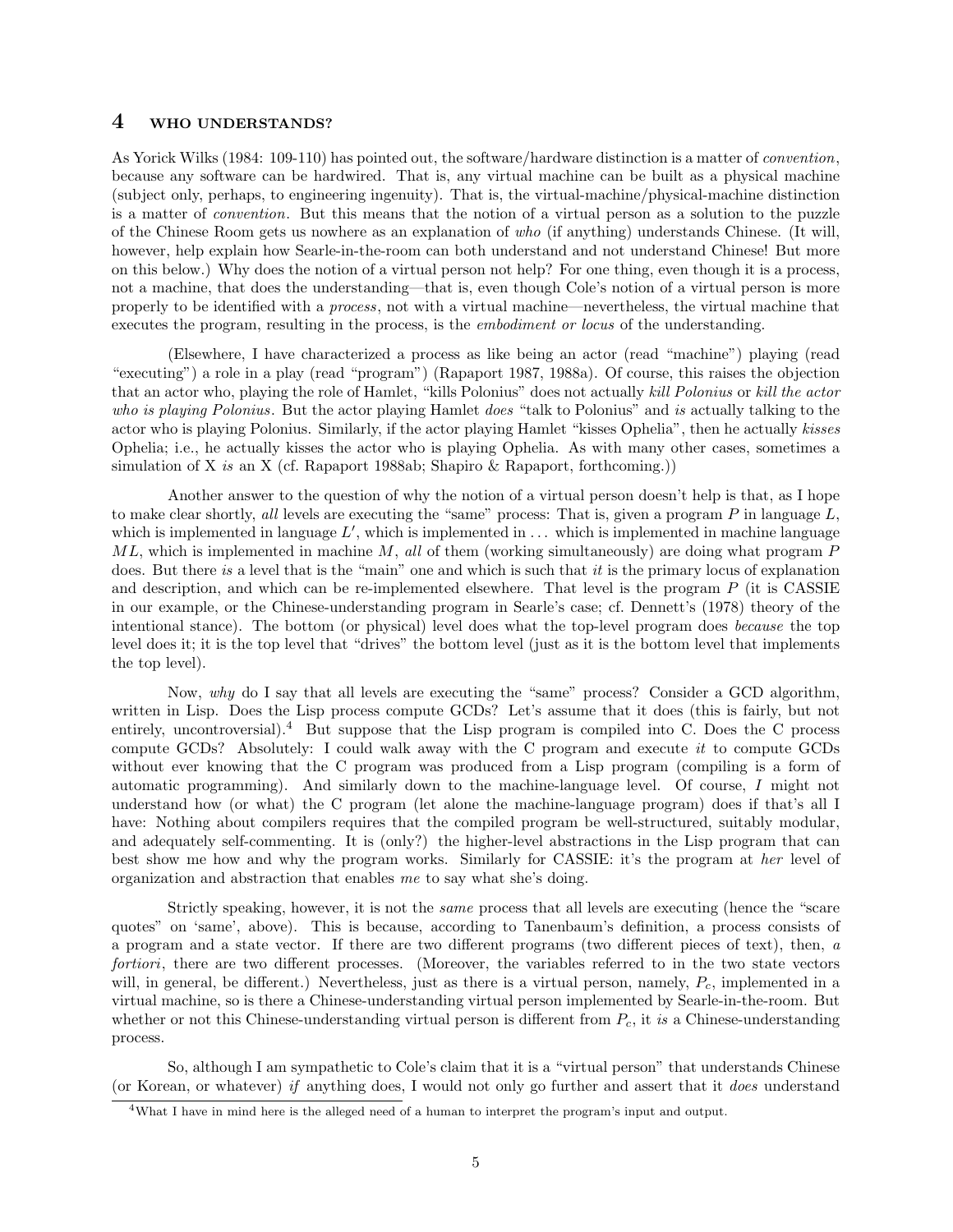Chinese (or Korean, or whatever) (as I have argued in Rapaport 1988b) but that the machines—*all* of them, all the way down to the physical one—that implement the virtual person *also* understand Chinese (or Korean, or whatever). That is, Searle-in-the-room is the embodiment or locus of the understanding. But this needs a bit more clarification.

## 5 UNIVERSAL TURING MACHINES.

First, Cole's example of a virtual machine is too simplistic. He talks of "emulation software [that] may make a computer built using an Intel 8088 processor behave as though it were a Z80" (7). But the issues are more general than virtual machines. Let *T<sup>G</sup>* be a Turing-machine program that takes as input two integers, *a* and *b*, and that outputs their GCD, *g*:  $T_G(a, b) = g$ . Now let *U* be a universal Turing machine that takes three items of input: a description  $(D_{T_G})$  of  $T_G$ , *a*, and *b*, and that outputs *g*; so,  $U(D_{T_G}, a, b) = g$ . What does *U* do? One thing is quite clear: *U* computes GCDs; *U* does what *T<sup>G</sup>* does. Or is it more accurate to say that  $U$  (merely) runs a (virtual) Turing machine (namely,  $T_G$ ), which, in turn, computes GCDs? Now, one of the major points about universal Turing machines is precisely *that* they can compute any computable function. *How* they do it is irrelevant to *what* they do: *U* might, indeed, implement the virtual  $T_G$ ; i.e., *U* might run  $T_G$  on input  $(a, b)$ . But *U* might also look at  $D_{T_G}$  to determine that  $T_G$  computes GCDs and then use *its own* GCD-algorithm to compute them. (Or—though I have some doubts about this, having to do with the Halting Problem<sup>5</sup>—*U* might use its own inductive-inference algorithm to learn what *T<sup>G</sup>* does as well as how it does it, and then write its own algorithm to mimic  $T_G$ 's behavior.) Or, as John Case (personal communication) has suggested, *U* "might just run mysterious code (MC) which happens to compute gcd, but the MC could be so obscure that one cannot prove in *ZF* that it does the job. Furthermore, one may not be able to prove in  $ZF$  that the machine is universal even though it is  $\dots$ ". Etc.

So, *what* the Multimax (or Explorer, or Intel 8088, or whatever) (i.e., the Multimax that is executing a program that creates a virtual machine that executes a program that . . . that creates CASSIE, who understands natural language)—what that Multimax is doing is . . . understanding natural language.

## 6 TWO WAYS OF ADDING.

Second, let me turn to some further considerations on this theme that, I think, clinch the argument that it is the bottom-level machine (insofar as it is a machine rather than a process running on the machine) that is understanding natural-language. These considerations will also indicate how it is possible for the machine (or for Searle-in-the-room) both to understand Chinese and not to understand Chinese.

Most of us lack clear intuitions about how computers work or about universal Turing machines. So let me give some more mundane examples of analogous situations. First, consider a hand-puppet. A handpuppet without my hand in it is like a program; with my hand animating it, it's like a process. Suppose that, putting my hand in the puppet, I cause it to pick up a piece of chalk and write a numeral on a blackboard. Did *I* write the numeral? It seems to me that I did, though indirectly (but not much *more* indirectly than had I been wearing a glove).

Next, consider a marionette. Suppose that, by manipulating its strings, I cause the marionette to pick up the chalk and write the numeral. Did *I* write the numeral? Again, it seems to me that I did, although in a roundabout way (and not quite as clearly as in the hand-puppet case)..

Suppose, next, that I press some buttons that cause a robot to pick up the chalk and write the numeral. Here, clearly, I did *two* things: (1) I pushed buttons. (2) I also—in a roundabout way, *by* pushing the buttons—wrote the numeral. (Or, to be more cautious about it, I caused the numeral to be written. There are, it would seem, interesting issues to be pursued here in terms of causation and moral responsibility; alas, they will have to be left for another time.)

My final example is, for me, the clearest: When I use my pocket calculator to add two numbers, what

<sup>5</sup>Thanks to Johan Lammens for pointing this out to me.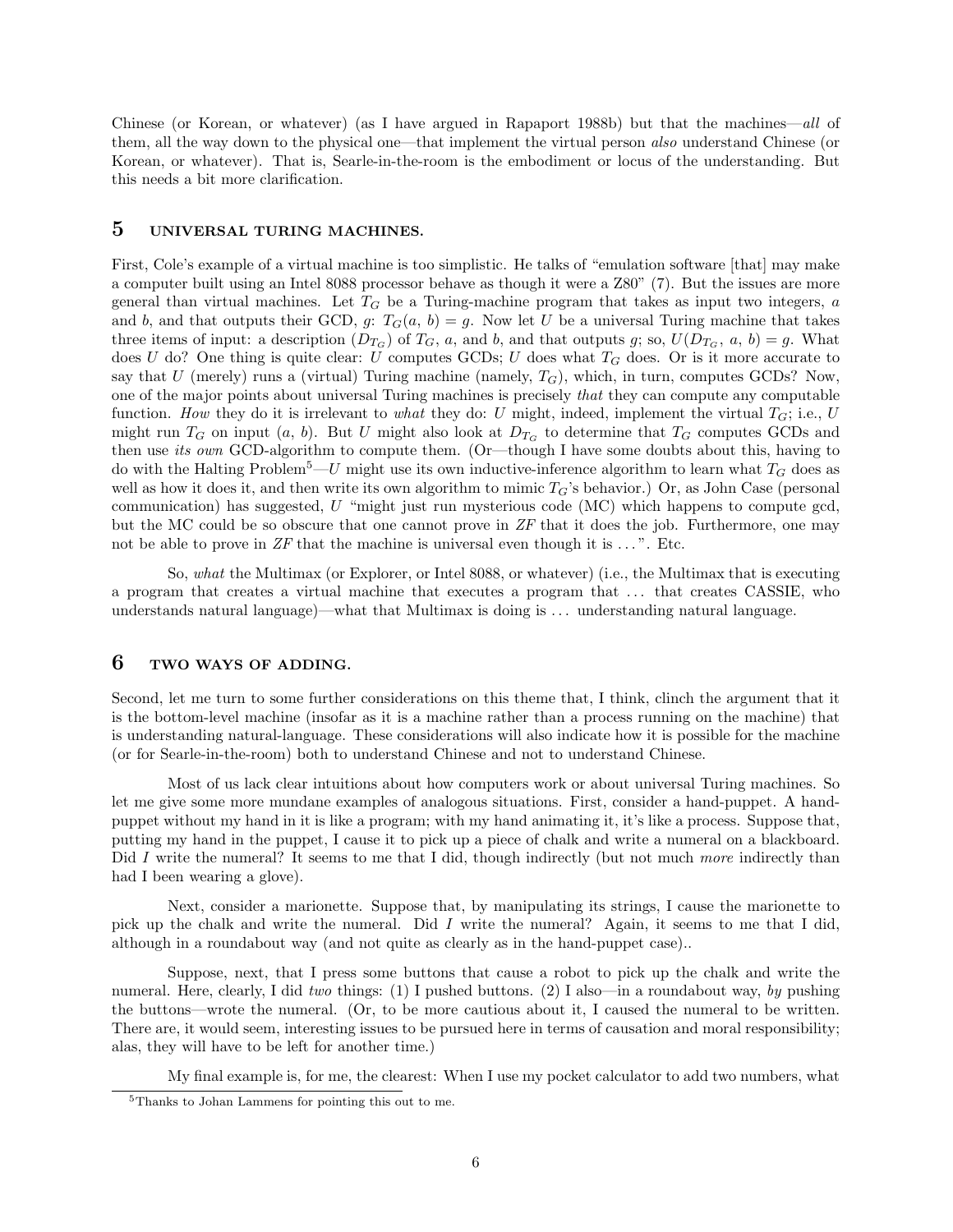am I doing? Am I pushing buttons? Yes, directly. Am I adding two numbers? Yes, indirectly. But—and, here, recall the variety of possible universal Turing machines—note that insofar as I *am* adding, I am *not* doing it in the same way that I do it by hand (using the elementary-school paper-and-pencil algorithm we all know and love) or the way that I do it in my head (there, I use a slightly different "mental arithmetic" algorithm). So, I know (or, I have) at least two *different* and *unrelated* ways to add: (1) using my paperand-pencil algorithm (or my mental algorithm); (2) pushing buttons in an appropriate manner on a pocket calculator. It's irrelevant whether the calculator also uses either of my own algorithms. The important point is that when I add by pushing buttons on a calculator, *I* am *not* using either of those algorithms. The analogy I wish to draw is this: my using (say) my mental algorithm stands in the same relationship to my pushing buttons in order to add on my calculator as Searle-in-the-room's understanding *English* stands to his manipulating the cards with "squiggles" on them to understand *Chinese*. Searle-in-the-room has two different ways to understand language: (1) the way he understands English and (2) the way he understands Chinese. These two ways are unrelated.

Moreover, that Searle-in-the-room can claim that he doesn't understand Chinese is like a claim that I might make that I don't understand what I am doing with my calculator. This seems to me to be a perfectly reasonable claim. That is, someone might ask me to push certain buttons on a calculator and to read off the display. In so doing, I am (let us suppose) adding. But I might not understand that that is what I am doing, and I might even *deny* that that is what I am doing. (This is even clearer if the "calculator" is a high-tech one and my button-pushings cause it to compute some obscure-to-me statistical function.) Yet adding is going on when I push the buttons on my calculator, and I am adding, albeit  $differently$  from how I normally do it, not to mention *indirectly* (by pushing buttons). Note, though, that it is quite possible that the calculator's adding algorithm is precisely the same as my mental algorithm. In that case, the calculator is not adding *differently* from how I normally do it. Rather, there are, then, *two* separate and independent processes going on. In fact, when adding with a calculator, I often check the arithmetic by *simultaneously* doing the addition in my head and comparing my results with the calculator's. This, then, is how Searlein-the-room can implement both  $P_c$  and  $P_k$  even though  $P_c \neq P_k$ : it is as if Searle-in-the-room were using two calculators.

Now this would seem to suggest that it is really the *calculator* , not me, that is adding; I'm just pushing buttons (I'm just providing the causal energy for the calculator). So, to return to the Chinese Room, who understands Chinese? Perhaps, after all, it is *not* Searle-in-the-room, except indirectly and ignorantly. What is it in the Chinese Room that corresponds to the calculator? Suppose that, instead of cards with Chinese "squiggles" on them, Searle-in-the-room has a Chinese-natural-language-understanding calculator: The English program tells Searle-in-the-room which buttons to press. More precisely, let us suppose that the native Chinese speakers outside the Room push buttons that produce a display on Searle-in-the-room's calculator. Searle-in-the-room's English program tells him which buttons to press in reply, given that display. He presses them, producing a new display that the native speakers see. And so on. Now, who (or what) understands Chinese? The calculator *plus its program as causally energized by Searle-in-the-room*, that is, the *process*.

## 7 CONCLUSION.

So: The native speakers of Chinese are communicating with something that understands Chinese. They are communicating with a *process* (call it a virtual person if you will; I have no quarrels with that)—a process being executed by Searle-in-the-room. Searle-in-the-room can say that he himself does not understand Chinese. That does *not* contradict the fact that, by playing the elaborate Chinese-natural-language-understanding card game, he is also understanding Chinese.

Similarly, when I use a calculator to add two numbers while simultaneously adding the two numbers in my head, I am executing two processes. If I never learned how to add, but were given instructions on how to use the calculator, then I would be adding. Yet I could say that I myself did not know how to add.<sup>6</sup> That would not contradict the fact that, by pushing calculator buttons, I am adding.

 $6$ This, no doubt, has ramifications for contemporary mathematics education!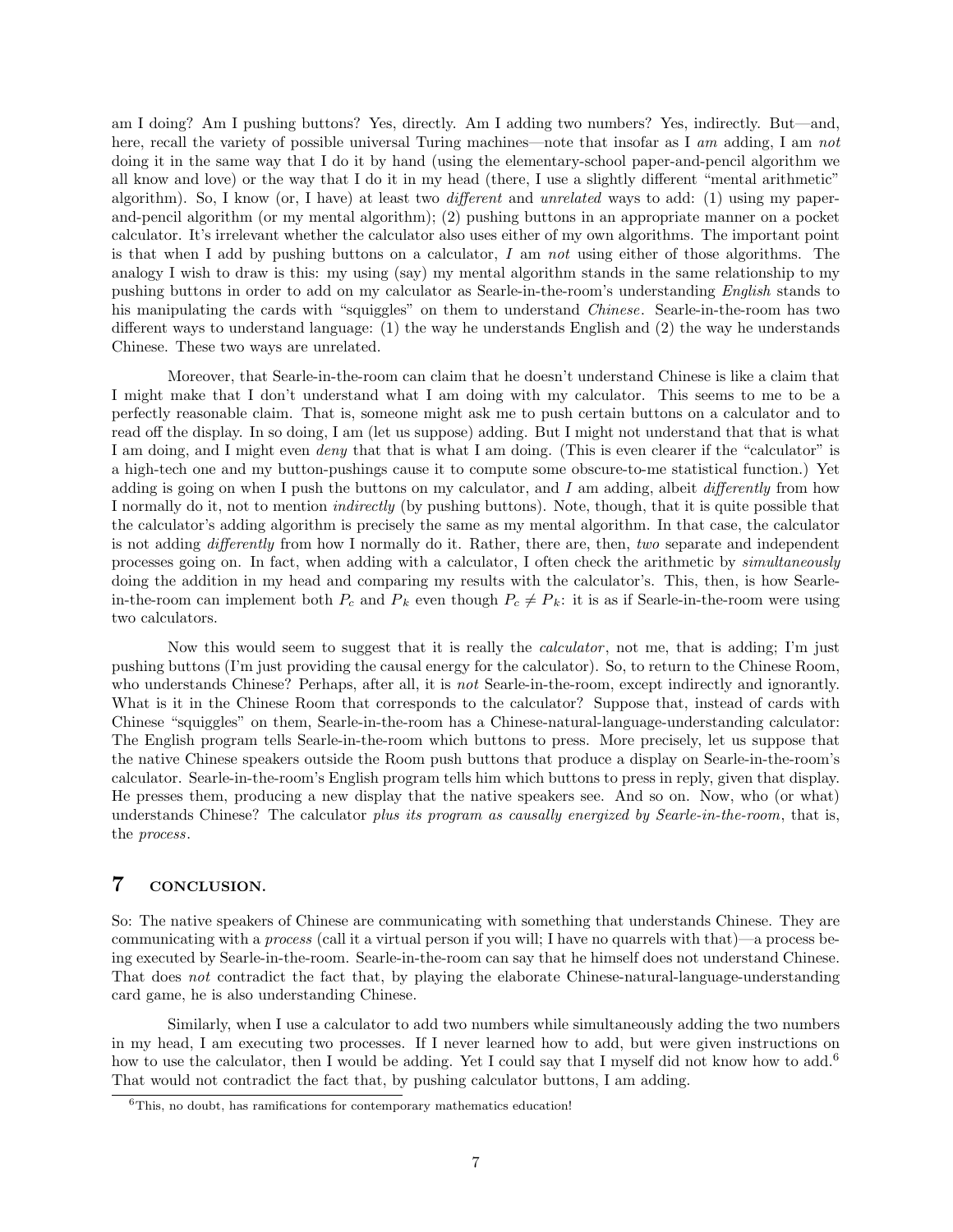Or would it be better to say merely that there is an adding process going on? The question raised here—echoing Bertand Russell's objection to Descartes's *cogito ergo sum*<sup>7</sup>—is: "Where does *I* come from?".<sup>8</sup>

### 8 REFERENCES.

- 1. Cole, David J. (1990), "Artificial Intelligence and Personal Identity," paper presented at the Colloquium on AI, American Philosophical Association Central Division, New Orleans, 27 April 1990.
- 2. Dennett, Daniel C. (1978), "Intentional Systems," in D. C. Dennett, *Brainstorms* (Montgomery, VT: Bradford Books): 3-22.
- 3. Kenny, Anthony (1968), *Descartes: A Study of His Philosophy* (New York: Random House).
- 4. Rapaport, William J. (1985), "Machine Understanding and Data Abstraction in Searle's Chinese Room," *Proceedings of the 7th Annual Conference of the Cognitive Science Society (University of California at Irvine)* (Hillsdale, NJ: Lawrence Erlbaum Associates): 341-345.
- 5. Rapaport, William J. (1986a), "Searle's Experiments with Thought," *Philosophy of Science* 53: 271- 279; preprinted as *Technical Report 216* (Buffalo: SUNY Buffalo Department of Computer Science, 1984).
- 6. Rapaport, William J. (1986b), "Philosophy, Artificial Intelligence, and the Chinese-Room Argument," *Abacus* 3 (Summer 1986) 6-17; correspondence, *Abacus* 4 (Winter 1987) 6-7, *Abacus* 4 (Spring 1987) 5-7.
- 7. Rapaport, William J. (1988a), "To Think or Not to Think," *Noˆus* 22: 585-609.
- 8. Rapaport, William J. (1988b), "Syntactic Semantics: Foundations of Computational Natural-Language Understanding," in J. H. Fetzer (ed.) *Aspects of Artificial Intelligence* (Dordrecht, Holland: Kluwer Academic Publishers): 81-131.
- 9. Rapaport, William J. (forthcoming), "Predication, Fiction, and Artificial Intelligence," *Topoi*.
- 10. Russell, Bertrand (1950), *History of Western Philosophy* (London: Allen and Unwin).
- 11. Searle, John R. (1980), "Minds, Brains, and Programs," *Behavioral and Brain Sciences* 3: 417-457.
- 12. Searle, John R. (1982), "The Myth of the Computer," *New York Review of Books* (29 April 1982): 3-6; cf. correspondence, same journal (24 June 1982): 56-57.
- 13. Searle, John R. (1984), *Minds, Brains and Science* (Cambridge, MA: Harvard University Press).
- 14. Shapiro, Stuart C. (1982), "Generalized Augmented Transition Network Grammars for Generation from Semantic Networks," *American Journal of Computational Linguistics* 8: 12-25.
- 15. Shapiro, Stuart C., & Rapaport, William J. (1987), "SNePS Considered as a Fully Intensional Propositional Semantic Network," in N. Cercone & G. McCalla (eds.), *The Knowledge Frontier: Essays in the Representation of Knowledge* (New York: Springer-Verlag): 262-315; earlier version preprinted as *Technical Report No. 85-15* (Buffalo: SUNY Buffalo Department of Computer Science, 1985); shorter version appeared in *Proceedings of the Fifth National Conference on Artificial Intelligence (AAAI-86, Philadelphia)* (Los Altos, CA: Morgan Kaufmann, 1986): 278-283.
- 16. Shapiro, Stuart C., & Rapaport, William J. (forthcoming), "Models and Minds: Knowledge Representation for Natural-Language Competence," in R. Cummins & J. Pollock (eds.), *Philosophical AI: Computational Approaches to Reasoning*.

<sup>7</sup>Cf. Russell 1950, as cited in Kenny 1968: 58-59. The VIth set of Objections to Descartes's *Meditations* may also be relevant to the Chinese Room Argument.

<sup>8</sup>With apologies to Mary Galbraith for usurping her phrase.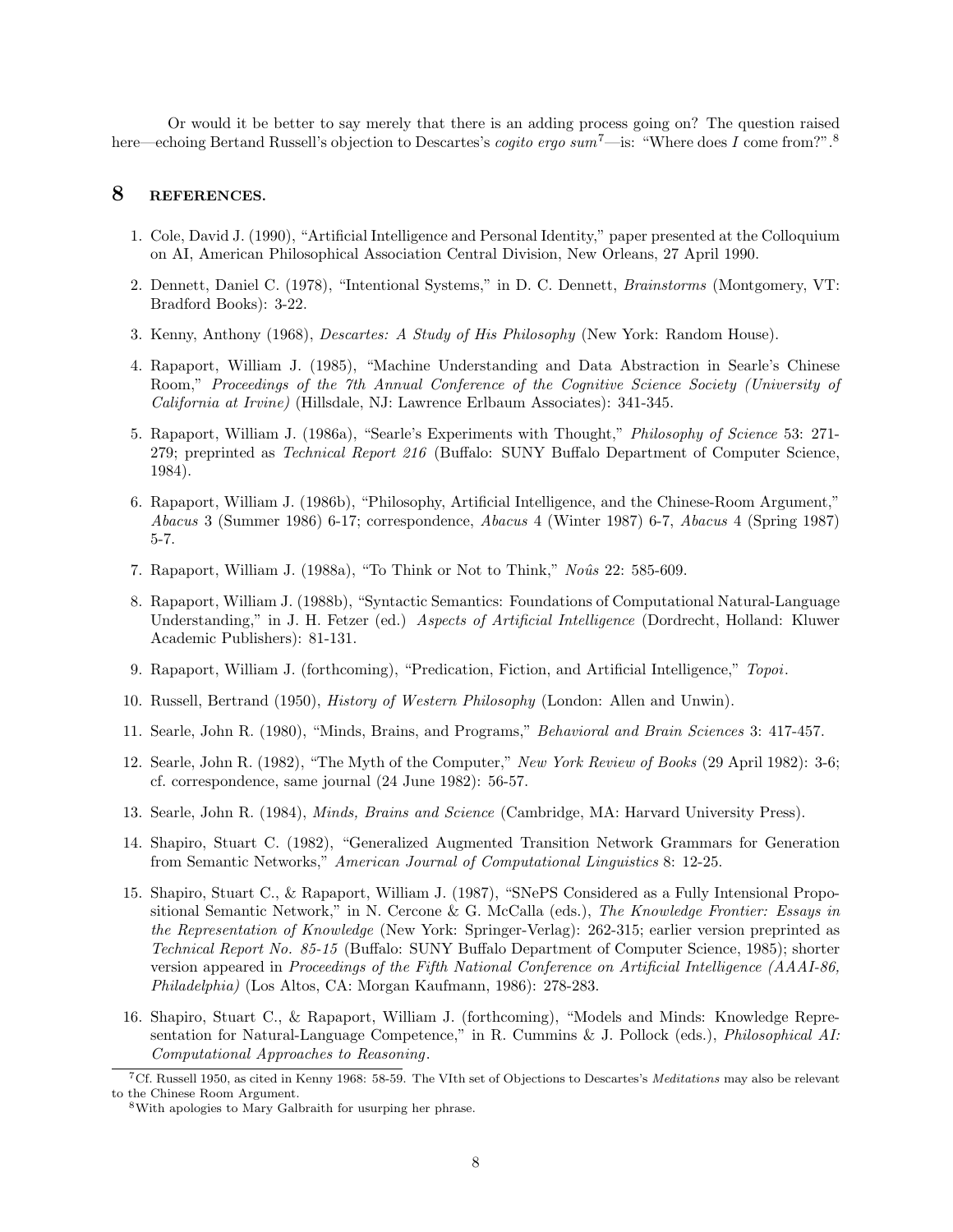- 17. Tanenbaum, Andrew S. (1976), *Structured Computer Organization* (Englewood Cliffs, NJ: Prentice-Hall).
- 18. Wilks, Yorick (1984), "Machines and Consciousness," in C. Hookway (ed.), *Minds, Machines and Evolution* (Cambridge, Eng.: Cambridge University Press): 105-128.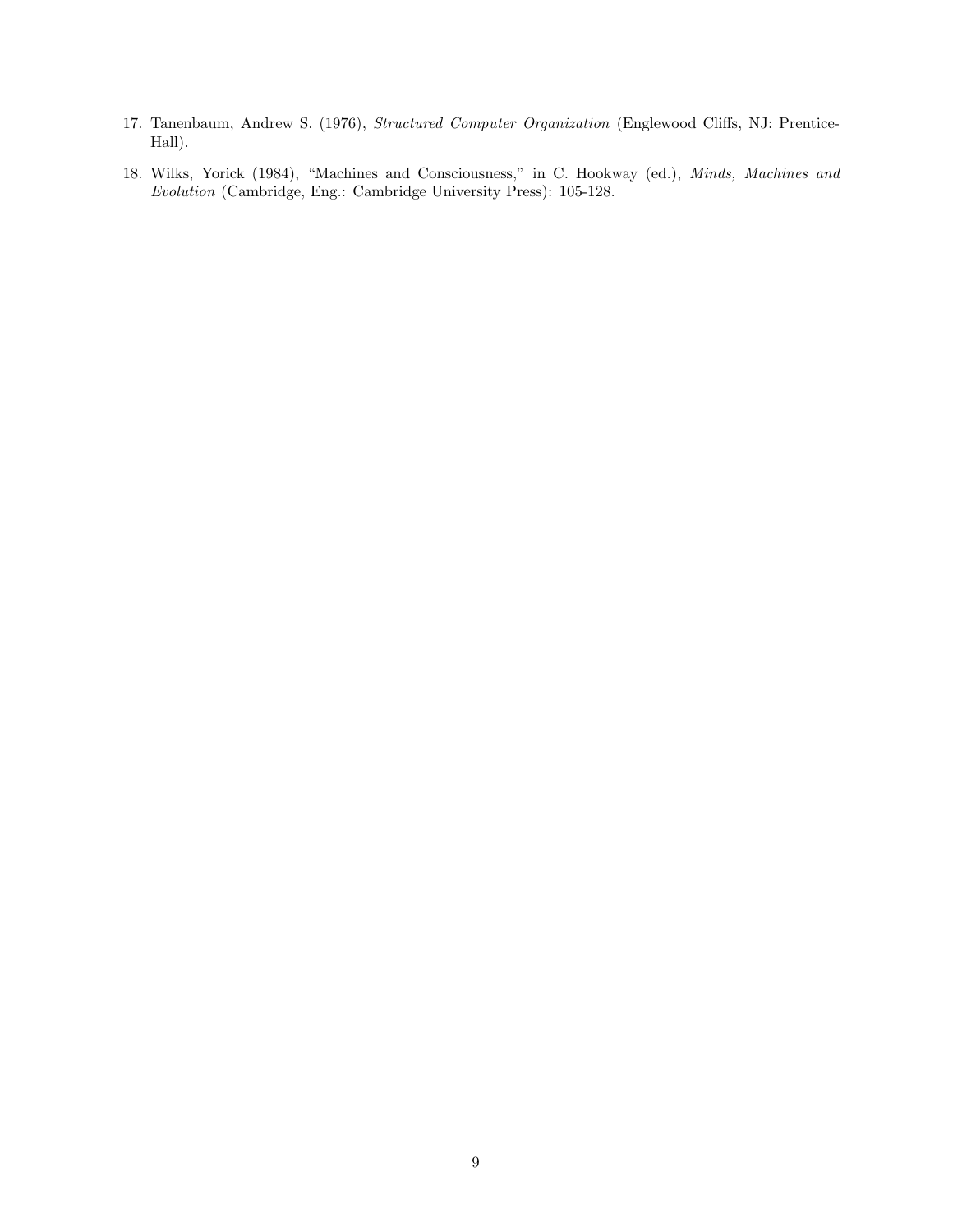# COMPUTER PROCESSES AND VIRTUAL PERSONS: Comments on Cole's "Artificial Intelligence and Personal Identity"

William J. Rapaport

# Department of Computer Science and Center for Cognitive Science State University of New York at Buffalo Buffalo, NY 14260 rapaport@cs.buffalo.edu

#### 18 April 1990

This is an outline of comments on Cole 1990; a full copy is available by writing me at the above address.

# 1 Outline of Cole's Argument.

1. ASSUMED (or not argued for here):

There *is* understanding of  $\begin{cases}$  Chinese  $\end{cases}$  going on in the Chinese Room (CR).

2. It's not  $\begin{Bmatrix} \text{Searche} \\ \text{the computer} \end{Bmatrix}$  who understands  $\begin{Bmatrix} \text{Chinese} \\ \text{NL} \end{Bmatrix}$ .

*Arguments that it's not Searle:*

- (a) KORNESE ROOM: It's possible that there are 2 "virtual persons"  $(P_c, P_k)$ , but only 1 Searle.
- (b) Can switch Searle to Searle', yet *same* Chinese understander.

*Argument that it's not the computer:* Computer says 'Yes' and 'No' to: "Do you understand Chinese?"

3. It's a VIRTUAL PERSON (i.e., a virtual machine) that understands Chinese (& Korean) (viz., the VM defined by the program that Searle executes)

*Argument:* There is understanding; it's not Searle who understands. : something else understands. Call it a "VP". Then: a VP is a VM.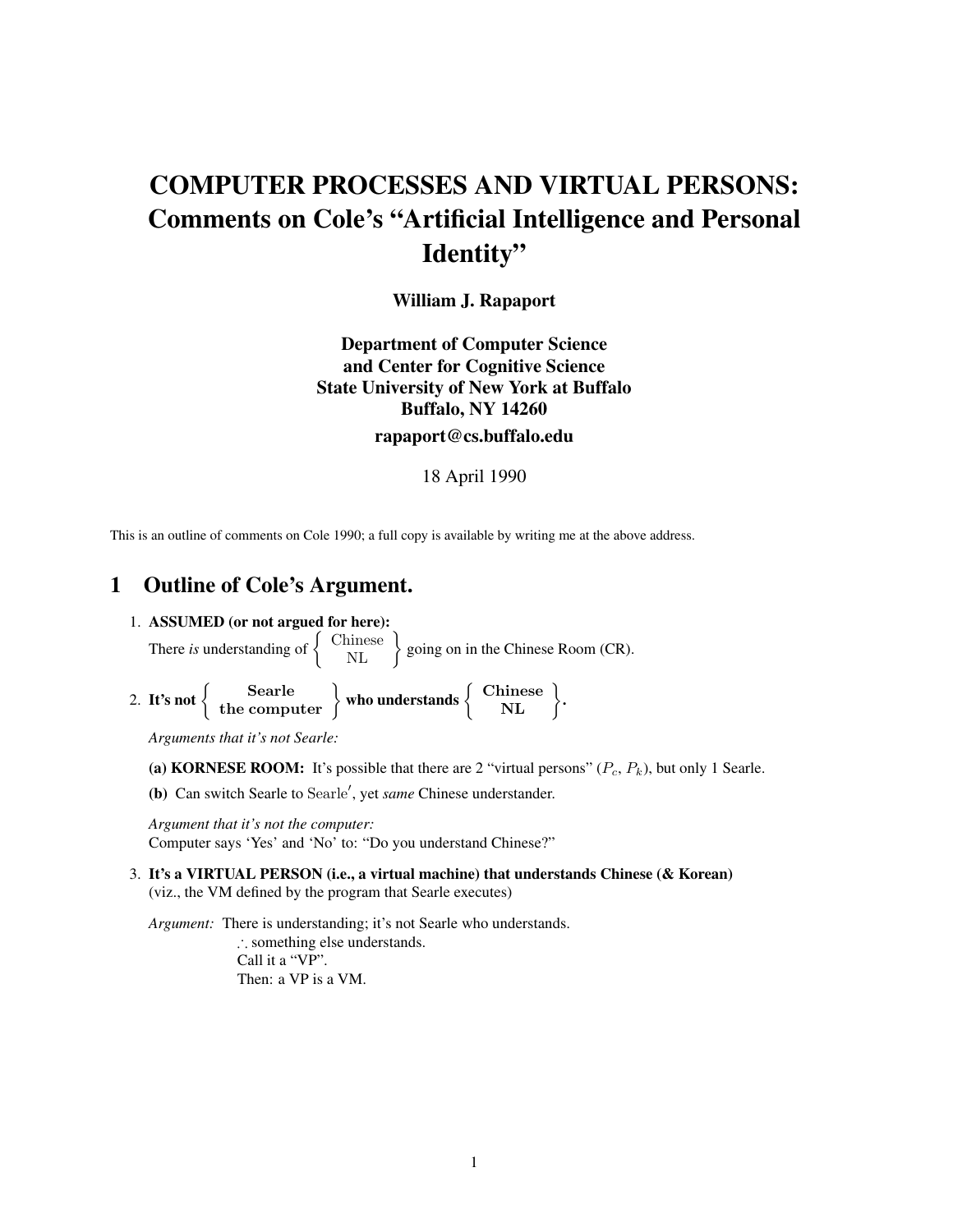# 2 Rapaport's Comments.

1. Agreed: There is understanding going on.

[(a) NLU is an abstract data type implementable in different media.

(b) NLU can be purely syntactic] (For arguments, see Rapaport 1985, 1986ab, 1988ab.)

## 3. VP understands?

*Program* (text) doesn't understand. *Computer* (inert physical mechanism) doesn't understand. COMPUTER *RUNNING THE PROGRAM* UNDERSTANDS:

*•* understanding is a *process* (a program in execution)

• the  $\left\{\begin{array}{c} VM \\ physical M\end{array}\right\}$  running the program understands.

## 2. Searle doesn't understand?

If the high-level VM understands, so does the physical implementing machine.

(a) Universal Turing Machine Argument

Suppose  $T_G(a, b) = g = GCD(a, b)$ . Let *U* be a UTM.

 $U(D_{T_G}, a, b) = g.$  WHAT DOES *U* DO?

- (i) *U* computes GCDs? YES
- (ii)  $U$  (merely) runs a (virtual) TM, viz.,  $T_G$ , which (in turn) computes GCDs? MAYBE:
	- *U might* run  $T_G$ .
	- *U* might determine what  $T_G$  does  $\&$  then use its own algorithm to compute GCDs.
	- *U* might run Mysterious Code that computes GCD but which is such that it is impossible to prove in ZF that MC computes GCD and it is impossible to prove in ZF that *U* is a UTM. (John Case)

So: what does the bottom-level, physical machine do?

Answer: whatever the higher-level, *virtual* machine is doing!

i.e.: understanding NL. (This is the level of cognitive explanation.)

### (b) Calculator Argument

When I use a calculator to add, what am I doing?

- *•* pushing buttons? YES
- *•* adding? YES BUT: *not* in the *way* that I add "in my head" AND: I can do *both, simultaneously*

When I use a calculator to find "standard deviations", what am I doing?

- *•* pushing buttons? YES
- computing standard deviations? YES BUT: I don't know how to compute standard deviations; I don't even know what they are!
- Cf.: Searle understands English, *not Chinese*; yet Searle *understands Chinese* NOT INCONSISTENT (No more inconsistent than my computing yet not knowing how to compute SDs, or than my adding via calculator while adding in my head.)

In the CR, *what* understands Chinese?

ANSWER: Searle, playing the Chinese natural-language-understanding card game (i.e., the process) Cf.: By pushing calculator buttons, *I* am adding (?)

Or: There is adding going on (cf. Russell on Descartes—not: *cogito ergo sum*, but: thinking is going on).

## WHERE DOES *I* COME FROM?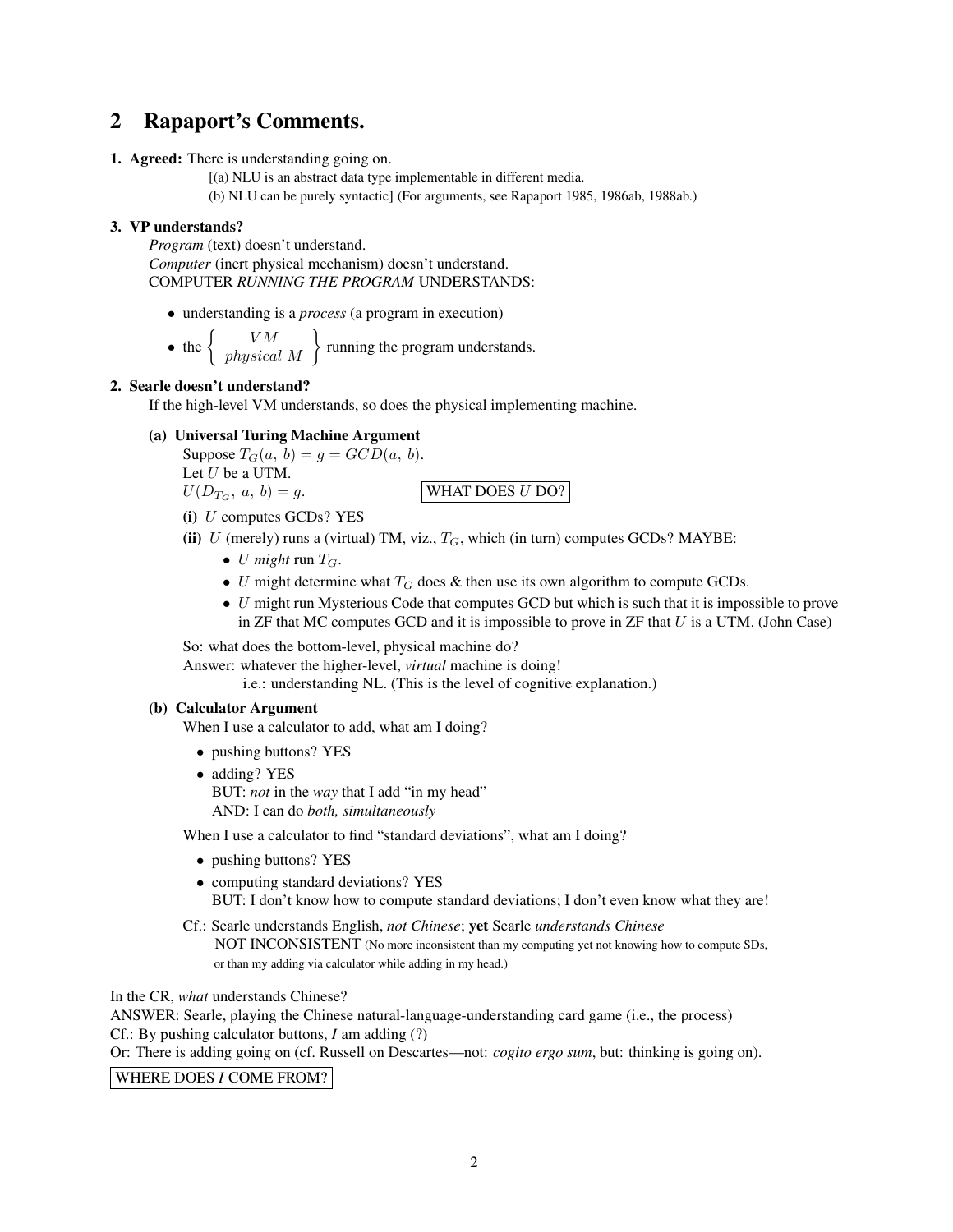# 3 References.

- 1. Cole, David J. (1990), "Artificial Intelligence and Personal Identity," paper presented at the Colloquium on AI, American Philosophical Association Central Division, New Orleans, 27 April 1990.
- 2. Rapaport, William J. (1985), "Machine Understanding and Data Abstraction in Searle's Chinese Room," *Proceedings of the 7th Annual Conference of the Cognitive Science Society (University of California at Irvine)* (Hillsdale, NJ: Lawrence Erlbaum Associates): 341-345.
- 3. Rapaport, William J. (1986a), "Searle's Experiments with Thought," *Philosophy of Science* 53: 271-279; preprinted as *Technical Report 216* (Buffalo: SUNY Buffalo Department of Computer Science, 1984).
- 4. Rapaport, William J. (1986b), "Philosophy, Artificial Intelligence, and the Chinese-Room Argument," *Abacus* 3 (Summer 1986) 6-17; correspondence, *Abacus* 4 (Winter 1987) 6-7, *Abacus* 4 (Spring 1987) 5-7.
- 5. Rapaport, William J. (1988a), "To Think or Not to Think," *Nousˆ* 22: 585-609.
- 6. Rapaport, William J. (1988b), "Syntactic Semantics: Foundations of Computational Natural-Language Understanding," in J. H. Fetzer (ed.) *Aspects of Artificial Intelligence* (Dordrecht, Holland: Kluwer Academic Publishers): 81-131.